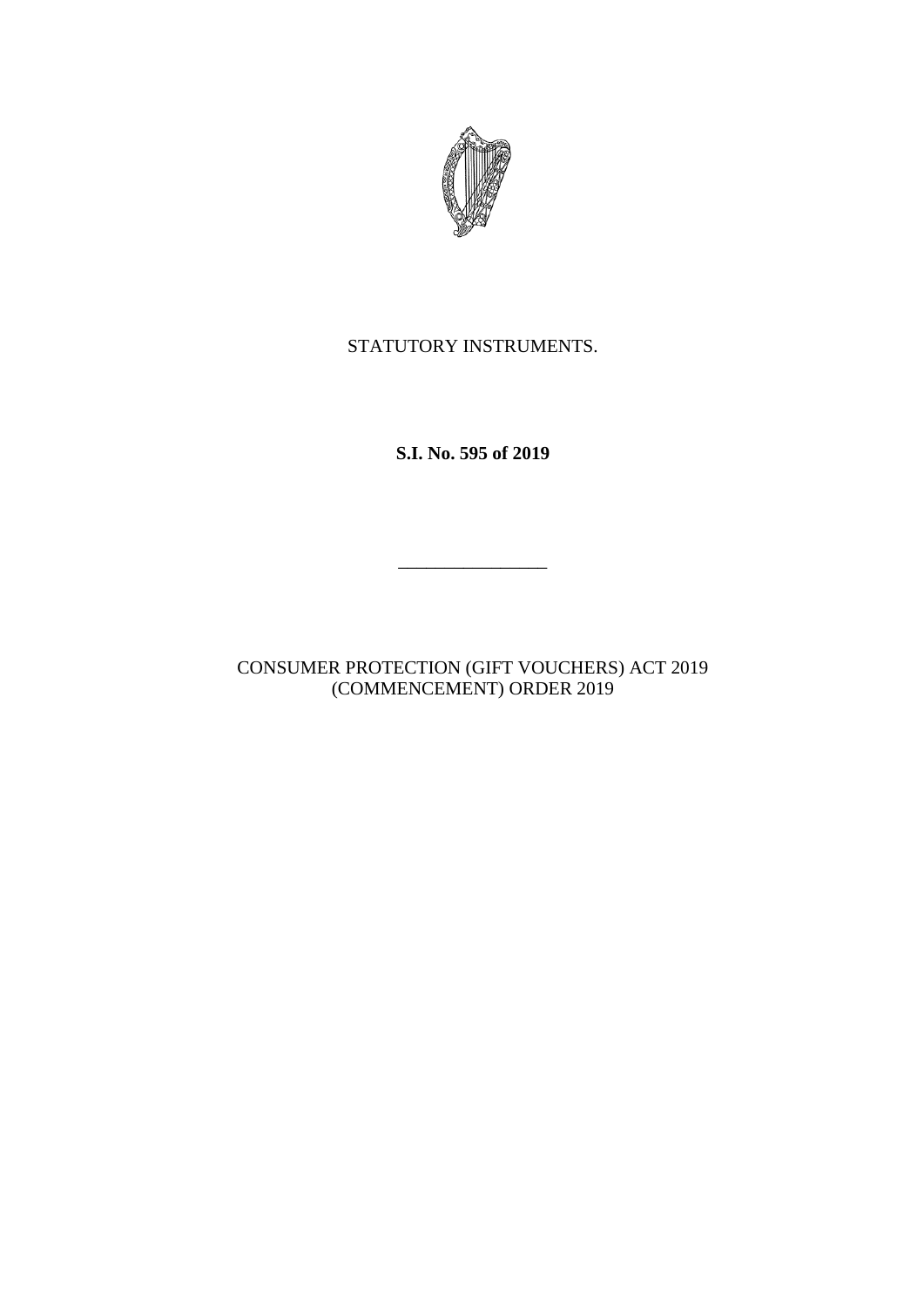## S.I. No. 595 of 2019

## CONSUMER PROTECTION (GIFT VOUCHERS) ACT 2019 (COMMENCEMENT) ORDER 2019

I, HEATHER HUMPHREYS, Minister for Business, Enterprise and Innovation, in exercise of the powers conferred on me by section 4(3) of the Consumer Protection (Gift Vouchers) Act 2019 (No. 38 of 2019), hereby order as follows:

1. This Order may be cited as the Consumer Protection (Gift Vouchers) Act 2019 (Commencement) Order 2019.

2. The 2nd day of December 2019 is appointed as the day on which the Consumer Protection (Gift Vouchers) Act 2019 (No. 38 of 2019) shall come into operation.



.

GIVEN under my Official Seal, 29 November 2019.

HEATHER HUMPHREYS Minister for Business, Enterprise and Innovation.